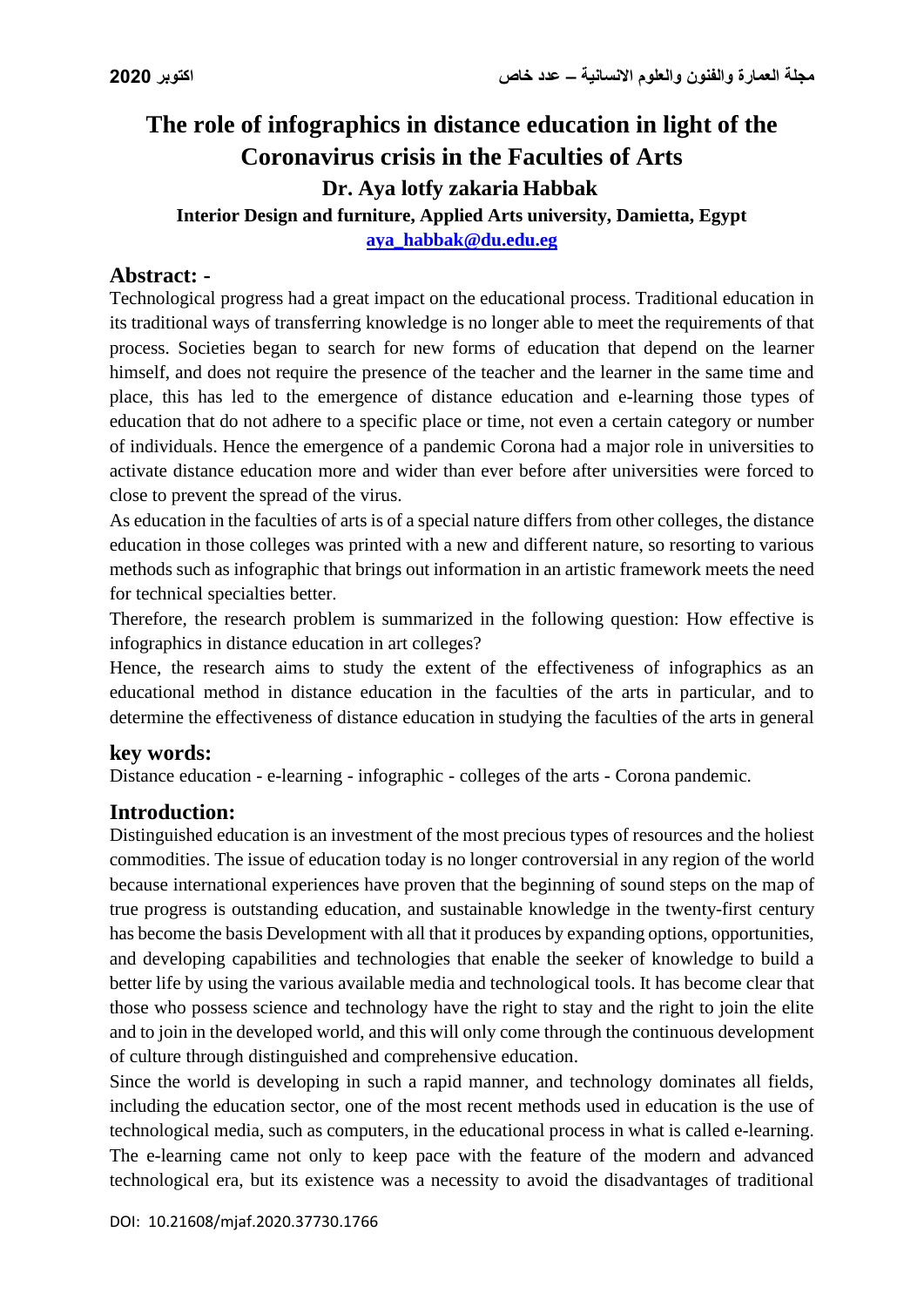education such as the time and place barrier and the number of learners, and also to increase its educational effectiveness with the learner, especially with the use of innovative educational methods such as videos, animations, graphics and infographics to facilitate the delivery of information to the recipient,

As William Glaser indicated, a person learns in the sense of (accommodating and realizing) 10% of what he reads, 20% of what he hears, 30% of what he sees, 50% of what he sees and hears, 70% of what he discusses with others, 80% of what he experiences, 95% of what he teaches to a another person, where e-learning provides hearing, vision, discussion, and experience, as well as exchanging experience with learners, and the extent of students' effectiveness with e-learning can be measured by the GEphora scale of interactivity, digital media has created a new vision between what it was like learning the arts And what happened to it, as the sweep of electronic tools and technologies increased the power of computer and its data such as shapes, drawings, digital images and video clips in art education.

## **Problem of research:**

#### **The research problem is limited to the following question:**

• How effective is the use of infographics in distance education for students of art colleges?

## **Hypotheses of research:**

#### **From the previous question, the researcher assumes the following: -**

• The use of infographics in distance education in art colleges contributes to the delivery of information faster and easier for the recipient.

• Infographic meets the need for artistic majors in education at art colleges.

# **Objective of research:**

**This study aims to:** 

• Emphasizing the importance of infographic in teaching and learning in the arts studies.

• Introducing e-learning and distance education as one of the most important modern methods of education and considering it as a lifeline in the face of the coronavirus pandemic.

## **Importance of research:**

## **The importance of research lies in the following points: -**

• The importance of research stems from the importance of education as one of the main pillars of nation's building.

• Emphasizing the use of modern types of education such as e-learning and distance education, which keep pace with modern technology and avoid the disadvantages of traditional education.

• Emphasizing the role of e-learning in the face of pandemics, such as the coronavirus pandemic, as distance education has become a lifeline to the educational process.

• The necessity of using infographics as one of the educational methods in the Faculties of Arts, with the information achieved in an interesting way that meets the need of artistic specialties.

## **limits of research:**

• According to the place limits: Faculty of Applied Arts, Damietta University.

• According to time limits: during the years 2018, 2019, 2020.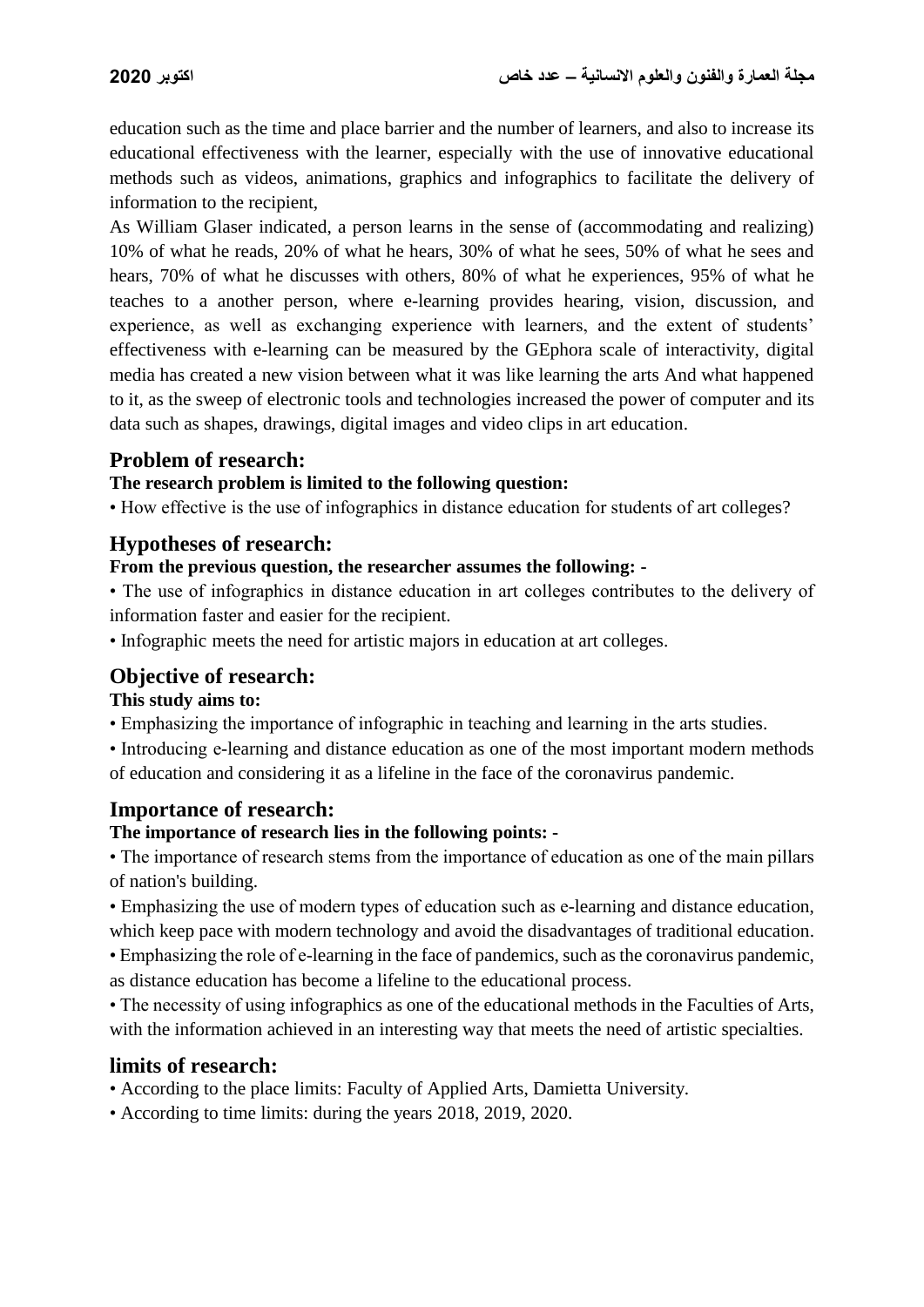# **Methodology of research**

•Descriptive and analytical approach through describing and analyzing the types of modern education such as e-learning, distance education and virtual education, explaining and analyzing the way the educational information scheme works and how it is applied to the curricula of art colleges.

• The critical curriculum through critique and analysis of models of graphical applications implemented by students.

#### **1. E-learning: -**

E-learning can be defined as the science of learning without using educational materials printed on paper, e-learning is the use of communication technology to provide information for education and training, and with the progress in developing information and communication technology, e-learning began to appear as a model for modern education, among the most important advantages of e-learning is the liberalization of interactions between learners And coaches from time and space constraints through asynchronous and asynchronous learning network model.

#### **2-Distance education: -**

It is the type of education that is characterized by the absence of direct communication between the teacher and the learner, where the educational material is presented through the local or global network (the Internet) through the use of communication technology, Distance education is a form of e-learning, the only difference is that e-learning may include the teacher and the learner in the same place or be remote, while distance learning requires the distance between the teacher and the learner

#### **3. Infographic: -**

Infographics is one of the new means that has spread in various fields, including education, as it is a new form of data visualization that has become very popular due to its effectiveness in transferring information, whether in its printed or digital image through it individuals and organizations can deliver brief messages to their audiences.

#### **4. A case study of the application of the use of infographics in teaching students to one of the Faculties of Arts: -**

During the practical lesson of a course, the lecturer presented the scientific material through the PowerPoint program, and the lecturer, during the explanation, used all kinds of infographics. The students were assigned to design infographics on the topic that was explained. The students were divided into four competing groups. The steps of the work were as follows:

a. **The first stage** is to define the goals and the points to be presented.

B. **The second stage** is to define the design of the infographic, the shape of the content, and the objectives within it.

T. **The third stage** is the production stage.

D. **The fourth stage** is the evaluation stage.

C. **The fifth stage** is the publishing.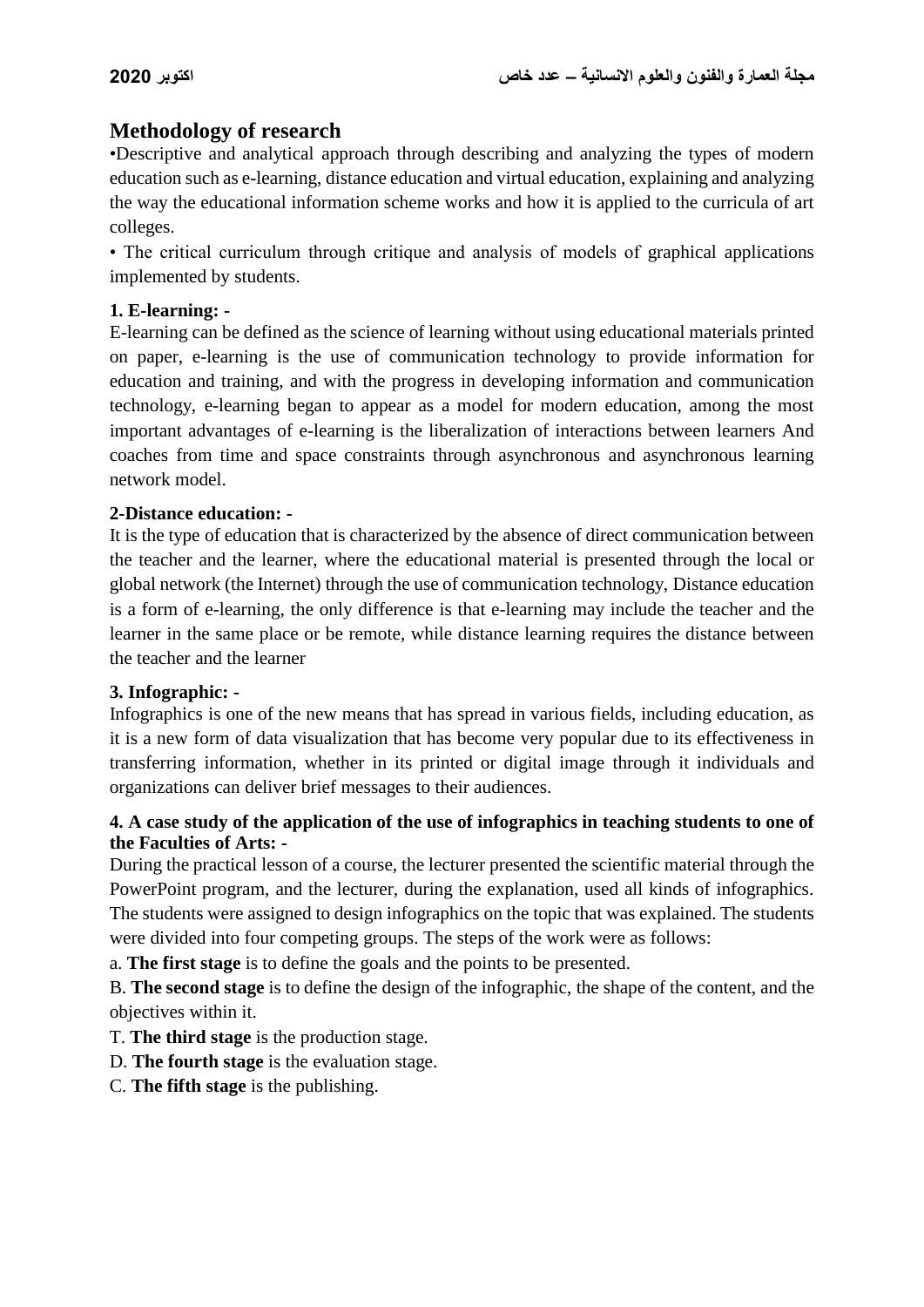

**Picture No. (1) and (2) for student during the first and second stage of the infographic** 



**Pictures No. (3) and (4) of students' discussions of group work**







**Picture No. (5) models for students 'applications to make infographic on optical illusion, and in the three models, students are relied on manual design and not using modern design methods that are computer-based, and design is noted as the dominance of visual design over the scientific material presented, while design B, in which we notice that all the required scientific material is not presented, and we find that design C has avoided the previous two errors, but it is difficult to read the scientific material on both sides of the plate to some extent, source: Photo by the researcher**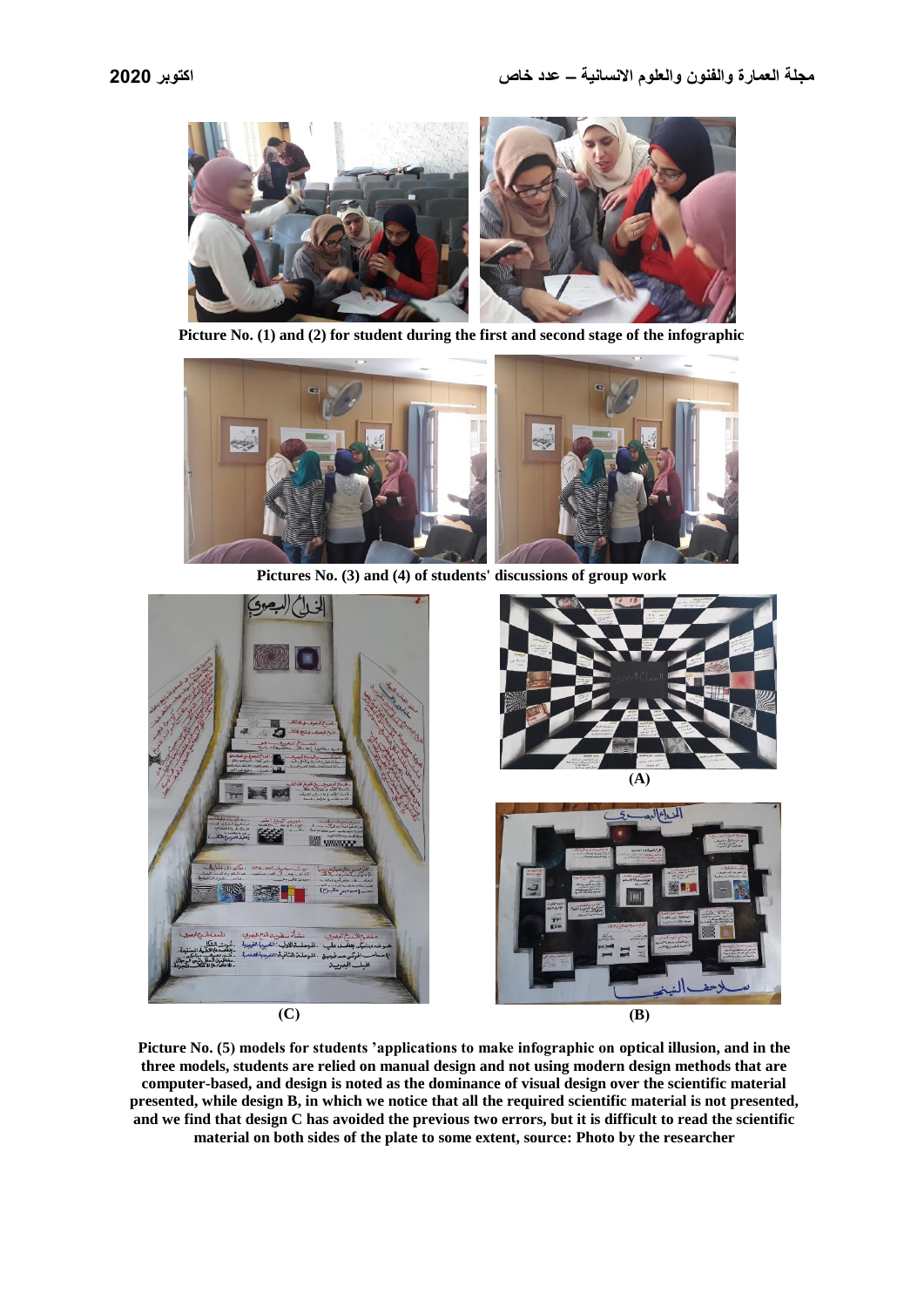#### **5. A case study to apply the use of infographics in teaching students to one of the Faculties of Arts after applying distance education due to the Corona pandemic: -**

Just as the new Corona epidemic swept the barriers of time and space, the calls for "distance learning" - which accompanied the spread of the virus - came to sweep the barriers of space and time as well.

Where many countries around the world were forced to close universities and schools to prevent the spread of the virus, then distance education was a lifeline for the educational process, the percentage of using e-learning platforms increased in multiple proportions. The development of curricula appeared in an innovative and interesting way to facilitate the delivery of scientific material to students from a distance is an urgent necessity, with the need to take into account the psychological aspects that students suffer from fear and anxiety from infection with the virus. In addition to that, distance teaching is a new method for some students who have learned the traditional methods most Years of their lives, so resorting to infographics of all kinds (from photos, videos, animations, and all audio-visual resources, illustrations, and animations ...…… etc) is an ideal solution for communicating the scientific material in a creative, interesting and easy-to-understand manner.



**Pictures No. (6) and (7) illustrate students' reliance in practical courses heavily on computer programs to make designs in distance education.**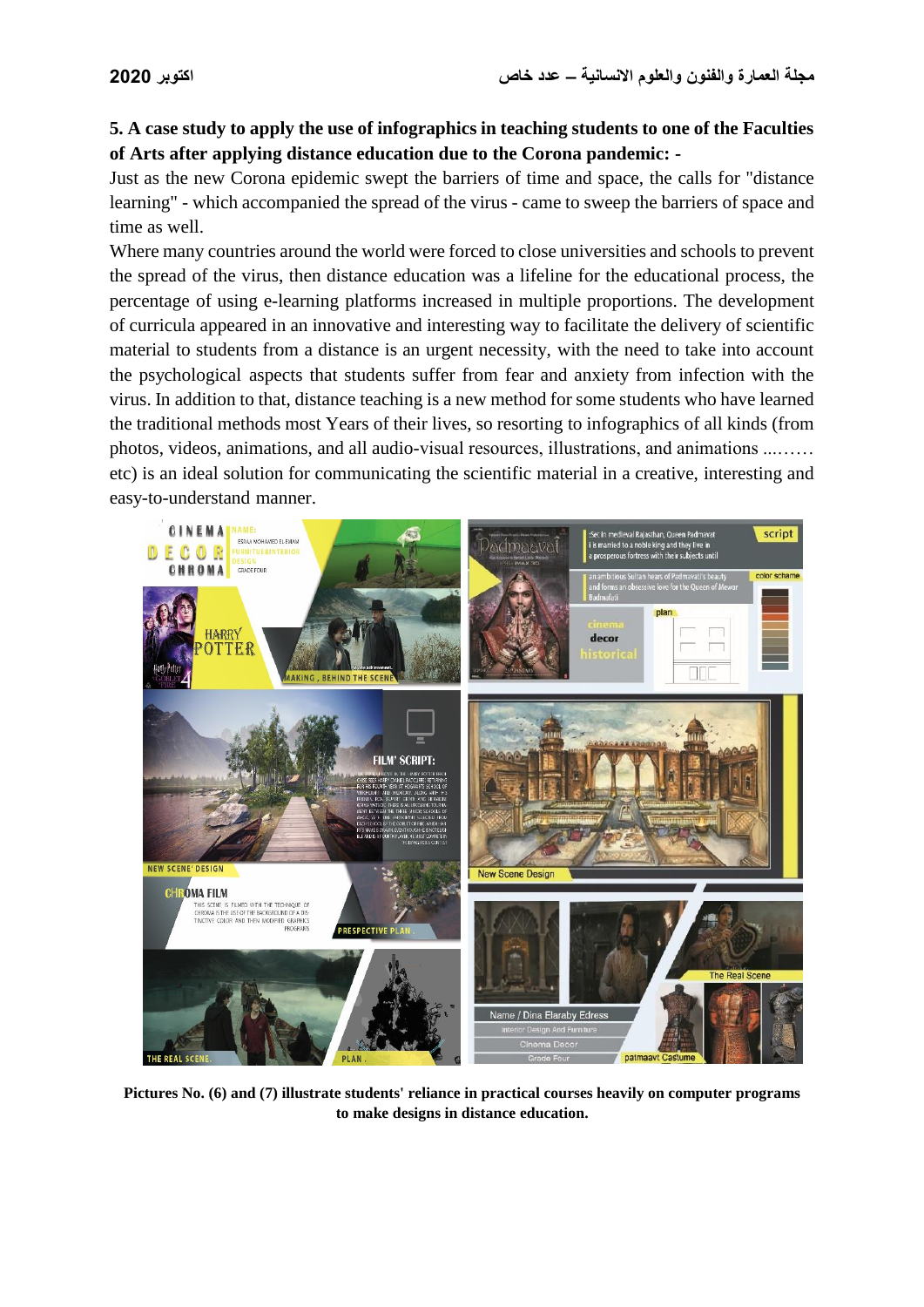## **6. Results: -**

a. Distance education and e-learning is an imperative for this era, so after the demise of the Corona pandemic, traditional education will not return as it was before, but distance education must occupy a leading position in order to avoid many of the disadvantages of traditional education, and because it has the advantage of passing the space and time barrier and the numbers of students.

B. The individual differences of students must be taken into account when designing educational infographics.

T. E-learning enables the student to perform the work accurately and quickly, with the ability to amend, and replay again, as well as the ability to print on the appropriate material.

D. E-learning increases the learner's skill in teaching and self-evaluation.

C. The development of teacher and learner skills is an imperative to achieve efficient e-learning.

#### **7. Recommendations and proposals: -**

a. It is recommended to increase the activation of e-teaching, and work to raise the efficiency of teaching personnel, because of the e-education role in reducing pressure on the budgets of countries and infrastructure, and for the effectiveness and efficiency of this method in developing the educational process and raising the efficiency of the graduate with an emphasis on the need to keep practical aspects inside or outside universities in order to achieve the objectives of the course.

B. It is recommended to use educational infographics that take into account the visual and educational aspects of teaching colleges of the arts because of its role in communicating the information quickly, accurately and in an interesting manner.

T. It is recommended to create a data bank for each discipline that enables all colleges at the republic level to enter and use it, through the cooperation of professors of joint courses together to provide scientific content that would raise the status of education within Egypt.

D. It is recommended that scientific conferences be held electronically to avoid the consequences of time, place and cost, or that part of them be electronic to ensure access to benefits for the largest number of participants.

C. Seminars and workshops are recommended to raise the efficiency of faculty members for electronic teaching methods and the latest methods that can be activated

H. Implementing unified Arab projects for education.

X. Implementing local and global joint projects to develop education.

## **8. References: -**

1. Ahmed, Reham. " Using e-learning to achieve educational quality standards ". The Arab Journal for Quality Assurance in University Education, Issue 9, 2012: pp. 9.10

2. The Soldier, Reham." Infographic and data ". the first international conference of fine arts in Luxor, 17-19 February 2015: pp. 1-7

3. Darwish, Saad, Bashiwa, Lahcen." E-learning is a societal necessity a theoretical study". University of Bahrain conference, 17-19 April 2006.

4. Shaltout, Muhammad. " infoGraphic Education Model". The Seventh Scientific Conference

- The Fifth International Society for the Egyptian Computer Education Association - Port Said

- Egypt, 19-17 July 2019: pp. 1-7